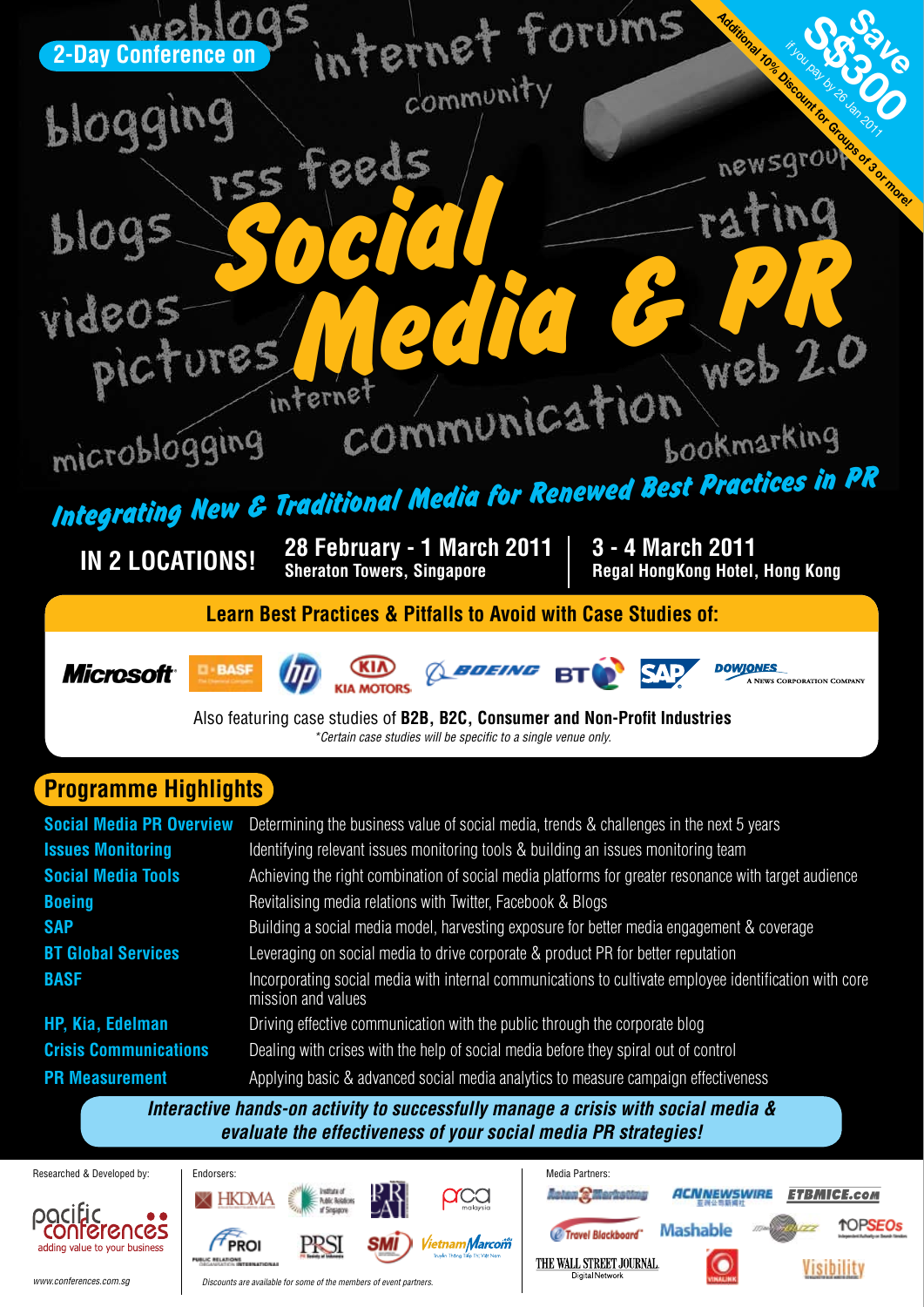# **Effective PR Engagement with Social Media**

Exciting new PR approaches have been born with the influx of multiple social media tools. Today's PR practitioners cannot afford to ignore this trend. The thirst of today's social media-savvy public for engagement is growing exponentially, changing the landscape of PR forever. While all PR practitioners know that the way to go is online, they stumble at *how* they should venture into the digital world. The online era presents a double-edged sword which can help your corporate reputation but also exacerbate any negative brand chatter into a crisis. Only a well-conceived PR strategy integrating both offline and online channels effectively can withstand the test of time and engage stakeholders on all touch points.

### **Do you know how to harvest your efforts in one PR function to make it work for other functions? Are you adept at handling the challenges that social media PR has presented in this age? Can you seamlessly integrate both traditional and new media in your PR strategies?**

Join us at this interactive two-day conference on **"Social Media & PR"** to acquire effective PR techniques for boosting your brand image and reputation. Find out how companies like **Boeing, BASF, BT Asia Pacific, SAP, Microsoft, HP, Kia, Dow Jones** and more have successfully grasped the intricacies of social media to make it work for them. Through in-depth case studies and real-world solutions, learn how to develop a relationship externally with journalists and the mediums that matter and internally with your employees. Be equipped with the skills to push the voice of your organisation out, handle a PR crisis by enlisting the help of social media and identify key ROIs to evaluate your communication effectiveness. By the end of the conference, you will be able to successfully integrate both new and traditional media into your PR strategies!

### *Sign up NOW & be at the Forefront of Tackling Social Media PR Challenges!*

### **Benefits of Attending**

- Analyse the new role of PR in today's social media age environment and how to integrate social media into your communication mix
- Learn how to choose the optimum mix of both traditional and new media for your organisation
- Delve into affordable solutions and see how Social CRM can help with issues monitoring
- Understand how to choose the various social media tools for better leverage
- • Uncover how **Boeing & SAP** leveraged on social media in their media relations strategy to drive print media
- Acquire tips on how to build a good relationship with the media for better leverage
- • Examine **BT**'s success in communicating messages effectively through Facebook, YouTube, Flickr, Twitter and LinkedIn
- Discover how to engage business stakeholders successfully and monitor conversations for positive action
- • Unravel **BASF**'s internal crowd sourcing tool in empowering employees and influencing corporate culture to foster collaboration
- Find out how **HP & Kia** engaged their stakeholders effectively through their corporate blogs with a holistic approach
- Unearth today's corporate landscape and the new reality of reputations being on the line
- Obtain skills to set measurable objectives and track them by applying both basic and advanced social media analytics

#### **Conference Agenda DAY 1** Singapore: Monday, 28 February | Hong Kong: Thursday, 3 March **8.15 Registration & Morning Coffee 10.15 Morning Refreshments & Networking Break 9.00 Chairman's Welcome & Ice-Breaking Session Microsoft SOCIAL MEDIA TOOLS 10.45 Using the correct platforms for Integrated PR**  $QT$ **Stephen Forshaw,** Corporate Communications Director, Asia Pacific Region, *Microsoft Corporation*  • Choosing the right social media tools to resonate with your target audience **OVERVIEW OF SOCIAL MEDIA & PR** Understanding platforms to create best content **9.15 Establishing the Value of Social Media in** How various social media platforms can be employed as media **Microsoft** relations platforms **Today's PR Practice** Best Practices in communicating with Media via Social Media • Defining the new role of PR in today's social media age How to track the effectiveness of your media relations strategies environment and analysing what this means for your business via social media platforms • Determining the business value of social media and how to **Singapore Venue: Nathan Misner,** Vice President, Studio D Asia Pacific, persuade management buy-in *Waggener Edstrom Worldwide* How to integrate social media into other aspects of your **Hong Kong Venue: Henry Wood,** Senior Account Director, Studio D Asia communication mix Pacific, *Waggener Edstrom Worldwide* • Uncovering the best of both worlds: How to choose the optimum **E CONSUMER ENGAGEMENT** mix of both traditional and new media for your organisation **11.45 Rules of Engagement - How to Get Your DOWJONES** • The future of PR: Trends and challenges PR practitioners face in **Organisation Social-Media-Ready** the next 5 years Social media policies your organisation can adopt and what they The challenge for communications professionals: adapt, listen, entail participate, lead and evangelise social media in your organisation Adjust your processes: Are you on 24/7 alert? **Stephen Forshaw,** Corporate Communications Director, Asia Pacific Region, What is your first line of defense; and engagement? *Microsoft Corporation* • Is the customer always right? How do you choose to (re-)act? **Lars Voedisch,** Managing Media Consultant, Asia-Pacific, *Dow Jones & Co.* **12.45 Lunch & Networking Break**

### **Who Should Attend:**

CEOs, Vice-Presidents, Directors, GMs, Specialists and Heads of Corporate Communications, Public Relations (PR), Public Affairs, Corporate Affairs, Communications, Investor Relations, Media Relations, Crisis and CSR from local and regional companies

To Register: ① (65) 6372 2202 **Adder Adder Adden Adden** adrielle@conferences.com.sg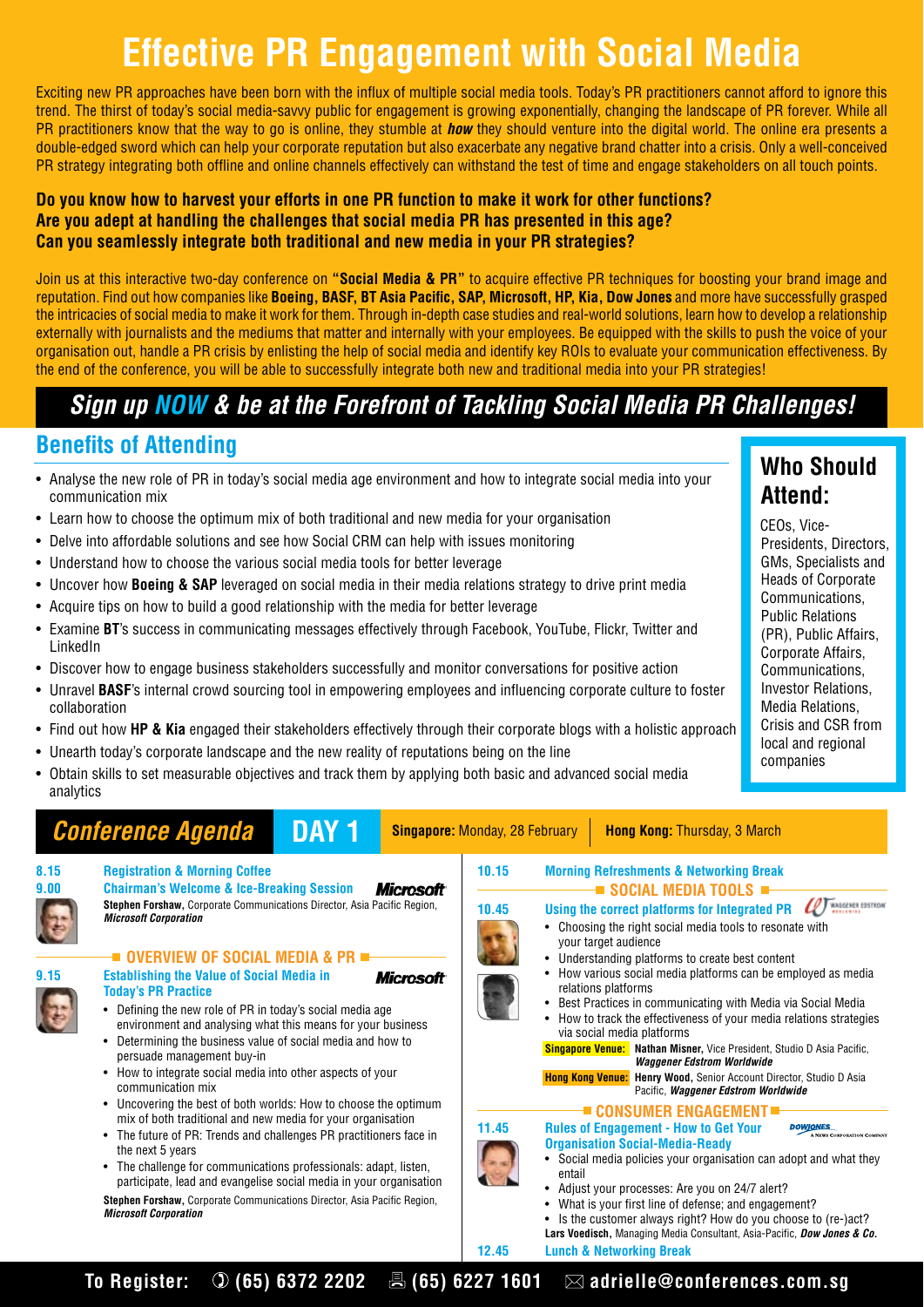

#### **MEDIA RELATIONS I BOEING 2.00 Engaging the Media in Revitalised Ways: How Boeing Innovated with Social Media Strategies to Relate to the Journalists**

- How Boeing incorporated new media and the social media release into its media relations strategy
- Step-by-step considerations for using Twitter, Facebook, blogs and the purposes they serve
- Boeing on social media How to follow the right media and leverage on conversations
- Building a relationship with the media How can media relations move forward in this digital age
- Challenges Boeing faced when infusing both traditional and new media into its communication strategies and how they were overcame

 **Singapore Venue: Raymond Francis,** Director of Communications, *Boeing International Corporation*

#### **ISSUES MONITORING & MANAGEMENT Getting Ahead of All the Chatter About Your**



**Presentation**

**FLEISHMAN Brand: How to Come Up with a System to HILLARD Monitor & Manage Emerging Issues**

- The cost of crises and the anatomy of a growing crisis online  $$ what to pay attention to, what to ignore
- Types of issues monitoring tools and why US-centric tools fall short of the task in Asia
- Building your Issues monitoring team
- The promise of Social CRM and how this could help with issues monitoring
- Pros and cons of running your own Issues monitoring tools and affordable solutions to issues monitoring

 **Hong Kong Venue: James Hacking,** Vice President & Head of Digital Integration, *Fleishman Hillard*

 **Max Sim,** Vice President of Digital Reputation Strategy, *Fleishman Hillard*

#### **MEDIA RELATIONS II =**



#### **3.00 The Social Media Dimensions of a Media Relations Programme**

- Messaging Architecture the fundamental building block for all good Media Programmes, providing a connective link to cultures across Asia Pacific and Japan
- A social media model building exercise how SAP came out with a new Supply-Demand model to make it work for themselves
- How organisations can adapt the models to achieve their specific business objectives
- How SAP China leverages on social media to drive media coverage
- How to harvest social media exposure to drive better employee engagement

**Ian Brown,** Vice President, Head of Communications, *SAP Asia Pacific Japan*

#### **4.00 Afternoon Refreshments & Networking Break**

#### **INTERNAL COMMUNICATIONS**



**4.15 Engaging Employees and Improving Operational Excellence through Internal Crowdsourcing - Case Study of BASF**

- • Motivations for considerations to adopt internal crowdsourcing and how BASF defined its short and long term action plans for communications
- How BASF incorporated social media into its internal communications to increase level of employee identification with core mission and values
- How internal expertise can be tapped on to generate returns on savings & top-line growth and how this ties in with BASF's regional strategy
- Influencing Corporate Culture How BASF leveraged on internal crowdsourcing to foster collaboration and enable entrepreneurship
- Developing a win-win solution How trusting and empowering your employees will lead to collective wisdom to improve BASF
- **Christian Schubert,** Vice President, Corporate Communications, Asia Pacific, *BASF*
- **5.15 Chairman's Insights & Analysis of the Day's Proceedings 5.25 Close of Conference**

## **DAY 2 Singapore :** Tuesday, 1 March



**9.00 Chairman's Opening Remarks & Interactive Charge-Up Session**

**Stephen Forshaw,** Corporate Communications Director, Asia Pacific Region, *Microsoft Corporation* 

**Microsoft** 

вт

Edelman

#### **REPUTATION MANAGEMENT**



#### **Corporate & Product PR** Through in-depth analysis of the use of Facebook, YouTube, Flickr,

- Twitter and LinkedIn, hear from Carson on the following: • The importance and how BT Global Services manages their
- reputation in this digital era How to leverage on different social media platforms for costfriendly and effective communication of messages
- How to engage business stakeholders and monitor conversations to gain positive perception of company
- How social networking helps traditional PR patterns and influences relationships
- How to earn profits, overcome challenges in incorporating social media and the lessons learnt by BT Global Services

**Carson Dalton,** Head, Corporate Communications, *BT Asia Pacific*

#### **10.30 Morning Refreshments & Networking Break**

#### **= corporate blogging =**

**11.00 Initiating a Corporate Blog for Engaging with Stakeholders in an Effective Manner: Case Studies from HP and Kia**

- What a blog means in today's social media environment
- How to make your corporate blog a compelling read and not be boring
- • "Every company is a media company; every blog is a media channel" - How to leverage on your corporate blog effectively
- Integrating online, offline and social for a holistic approach
- • Avoiding pitfalls and overcoming challenges
- **Ben Israel,** Digital Strategist, *Edelman*

**12.00 Lunch & Networking Break**

#### **CRISIS COMMUNICATIONS =**

#### **1.30 Emerging Trends in Crisis and Issues Communications & How to Successfully Manage Crises using Social Media**

- • Global trends, today's corporate landscape and the evolution of crisis communication models
- The new reality: Reputations on the line and information and disinformation - overload
- Social media becoming today's news: How they are going viral
- • Case studies of corporations in crisis in 2010
- Implications for issues and crisis communications, the role of social media and regional differences of that role

#### **Jean-Michel Dumont,** Chairman, *Ruder Finn Asia*

#### **3.00 Afternoon Refreshments & Networking Break**

#### **PR MEASUREMENT**  $\blacksquare$





RUDER-FINNASI.

#### **Both Venues : Case studies from B2B, B2C and non-profit industries will be shared**

#### **Hong Kong Venue : China specific tools will be shared**

- Measurement from the outset How to develop and track measurable objectives
- PR measurement myths What is ROI, considerations and pitfalls to avoid
- Social media analytics  $-$  Applying both basic and advanced essential tools to measure your campaign's effectiveness
- Incorporating social media metrics into marketing communications
- • **Case study:** Pulling it all together and arriving at the right solution
- **Singapore Venue: Steve Bowen,** Managing Director, Brand Marketing and Training, *Burson Marsteller*

 **Hong Kong Venue: Zaheer Nooruddin,** Lead Digital Strategist, *Burson Marsteller* 

**5.00 Chairman's Insights & Analysis of the Day's Proceedings 5.10 Close of Conference**



**Extended Session**







**Extended Session**







**SAP**